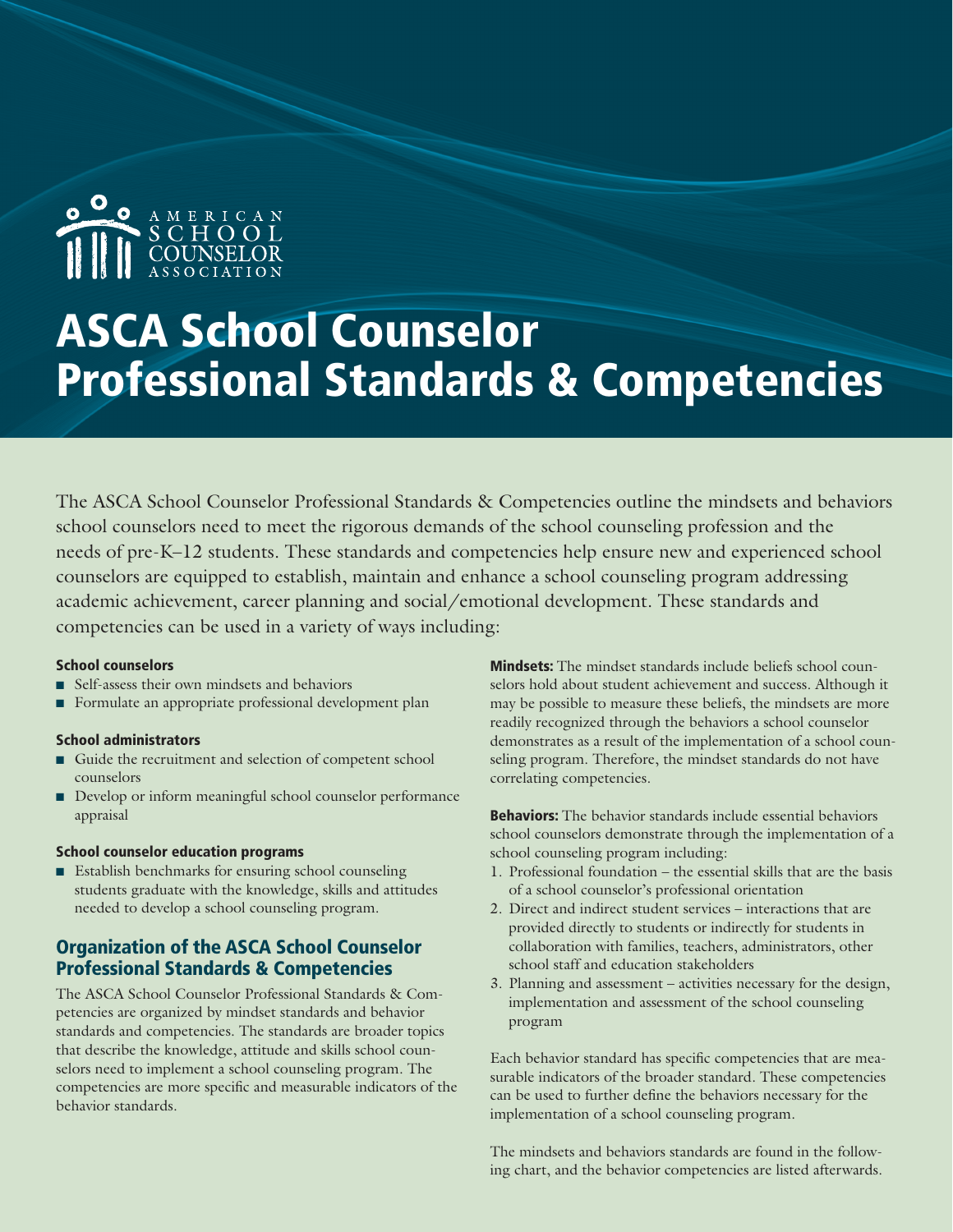## ASCA School Counselor Professional Standards & Competencies

# **MINDSETS**

#### School counselors believe:

- **M 1.** Every student can learn, and every student can succeed.
- **M 2.** Every student should have access to and opportunity for a high-quality education.
- **M 3.** Every student should graduate from high school prepared for postsecondary opportunities.
- **M 4.** Every student should have access to a school counseling program.
- **M 5.** Effective school counseling is a collaborative process involving school counselors, students, families, teachers, administrators, other school staff and education stakeholders.
- **M 6.** School counselors are leaders in the school, district, state and nation.
- **M 7.** School counseling programs promote and enhance student academic, career and social/emotional outcomes.

## **BEHAVIORS**

| School counselors demonstrate the following standards in the<br>design, implementation and assessment of a school counseling program. |                                                                                                                                        |                                             |                                                                                                                                                                      |                                |                                                                                                                       |
|---------------------------------------------------------------------------------------------------------------------------------------|----------------------------------------------------------------------------------------------------------------------------------------|---------------------------------------------|----------------------------------------------------------------------------------------------------------------------------------------------------------------------|--------------------------------|-----------------------------------------------------------------------------------------------------------------------|
| <b>Professional Foundation</b>                                                                                                        |                                                                                                                                        | <b>Direct and Indirect Student Services</b> |                                                                                                                                                                      | <b>Planning and Assessment</b> |                                                                                                                       |
| <b>B-PF 1.</b>                                                                                                                        | Apply developmental, learning,<br>counseling and education theories                                                                    | <b>B-SS 1.</b>                              | Design and implement instruction<br>aligned to ASCA Mindsets &<br>Behaviors for Student Success in<br>large-group, classroom, small-group<br>and individual settings | <b>B-PA 1.</b>                 | Create school counseling program<br>beliefs, vision and mission<br>statements aligned with the school<br>and district |
| <b>B-PF 2.</b>                                                                                                                        | Demonstrate understanding of<br>educational systems, legal issues,<br>policies, research and trends in<br>education                    | <b>B-SS 2.</b>                              | Provide appraisal and advisement<br>in large-group, classroom, small-<br>group and individual settings                                                               | <b>B-PA 2.</b>                 | Identify gaps in achievement,<br>attendance, discipline, opportunity<br>and resources                                 |
| <b>B-PF 3.</b>                                                                                                                        | Apply legal and ethical principles of<br>the school counseling profession                                                              | <b>B-SS 3.</b>                              | Provide short-term counseling in<br>small-group and individual settings                                                                                              | <b>B-PA 3.</b>                 | Develop annual student outcome<br>goals based on student data                                                         |
| <b>B-PF 4.</b>                                                                                                                        | Apply school counseling<br>professional standards and<br>competencies                                                                  | <b>B-SS 4.</b>                              | Make referrals to appropriate<br>school and community resources                                                                                                      | <b>B-PA 4.</b>                 | Develop and implement action<br>plans aligned with annual student<br>outcome goals and student data                   |
| <b>B-PF 5.</b>                                                                                                                        | <b>Use ASCA Mindsets &amp; Behaviors</b><br>for Student Success to inform<br>the implementation of a school<br>counseling program      | <b>B-SS 5.</b>                              | Consult to support student<br>achievement and success                                                                                                                | <b>B-PA 5.</b>                 | Assess and report program results<br>to the school community                                                          |
| <b>B-PF 6.</b>                                                                                                                        | Demonstrate understanding of<br>the impact of cultural, social and<br>environmental influences on<br>student success and opportunities | B-SS 6.                                     | Collaborate with families, teachers,<br>administrators, other school staff<br>and education stakeholders for<br>student achievement and success                      | <b>B-PA 6.</b>                 | Use time appropriately according<br>to national recommendations and<br>student/school data                            |
| <b>B-PF 7.</b>                                                                                                                        | Demonstrate leadership<br>through the development and<br>implementation of a school<br>counseling program                              |                                             |                                                                                                                                                                      | <b>B-PA 7.</b>                 | Establish agreement with the<br>principal and other administrators<br>about the school counseling<br>program          |
| <b>B-PF 8.</b>                                                                                                                        | Demonstrate advocacy for a school<br>counseling program                                                                                |                                             |                                                                                                                                                                      | <b>B-PA 8.</b>                 | Establish and convene an advisory<br>council for the school counseling<br>program                                     |
| <b>B-PF 9.</b>                                                                                                                        | Create systemic change through<br>the implementation of a school<br>counseling program                                                 |                                             |                                                                                                                                                                      | <b>B-PA 9.</b>                 | Use appropriate school counselor<br>performance appraisal process                                                     |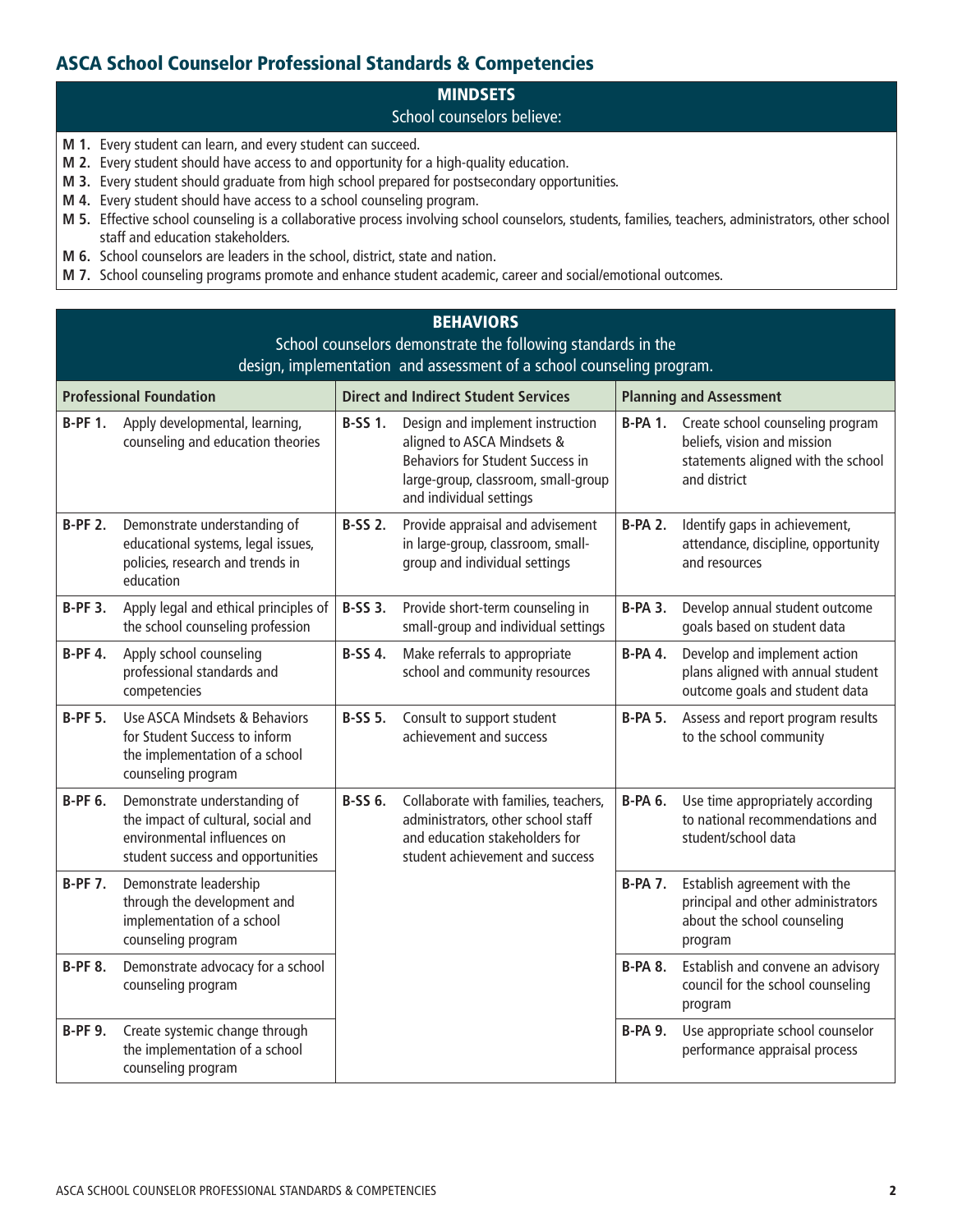#### B-PF 1. Apply developmental, learning, counseling and education theories

- a. Use human development theories to have an impact on developmental issues affecting student success
- b. Use learning theory to support student achievement and success, including students with diverse learning needs
- c. Use established and emerging evidence-based counseling theories and techniques that are effective in a school setting to promote academic, career and social/emotional development, including but not limited to rational emotive behavior therapy, reality therapy, cognitive-behavioral therapy, Adlerian, solution-focused brief counseling, person-centered counseling and family systems
- d. Use counseling theories and techniques in individual, small-group, classroom and large-group settings to promote academic, career and social/emotional development
- e. Use career development theories to promote and support postsecondary planning
- f. Use principles of multitiered systems of support within the context of a school counseling program to provide instruction and interventions matched to student need

#### B-PF 2. Demonstrate understanding of educational systems, legal issues, policies, research and trends in education

- a. Explain the organizational structure and governance of the American educational system as well as cultural, political and social influences on current educational practices
- b. Explain educational systems, philosophies and theories and current trends in education, including federal and state legislation
- c. Explain and/or inform the process for development of policy and procedures at the building, district, state and national levels
- d. Explain the history of school counseling to create a context for the current state of the profession and school counseling programs
- e. Explain the nature of academic, career and social/emotional counseling in schools and the similarities and differences between school counseling and other fields of counseling, such as mental health, marriage and family, substance abuse counseling, social work and psychology, within a continuum of care
- f. Delineate the roles of student service providers, such as school social worker, school psychologist or school nurse, and identify best practices for collaborating to have an impact on student success
- g. Articulate a rationale for a school counseling program
- h. Use education research to inform decisions and programming
- i. Use current trends in technology to promote student success

#### B-PF 3. Apply legal and ethical principles of the school counseling profession

- a. Practice within the ethical principles of the school counseling profession in accordance with the ASCA Ethical Standards for School Counselors
- b. Adhere to the legal responsibilities of the role of the school counselor including the unique legal and ethical principles of working with minor students in a school setting
- c. Adhere to the ethical and statutory limits of confidentiality
- d. Fulfill legal and ethical obligations to families, teachers, administrators and other school staff
- e. Consult with school counselors and other education, counseling and legal professionals when ethical and legal questions arise
- f. Resolve ethical dilemmas by employing an ethical decisionmaking model in accordance with the ASCA Ethical Standards for School Counselors
- g. Model ethical behavior
- h. Engage in continual professional development to inform and guide ethical and legal work

#### B-PF 4. Apply school counseling professional standards and competencies

- a. Stay current with school counseling research and best practices
- b. Conduct and analyze self-appraisal and assessment related to school counseling professional standards and competencies
- c. Use personal reflection, consultation and supervision to promote professional growth and development
- d. Develop a yearly professional development plan to ensure engagement in professional growth opportunities related to relevant professional standards and competencies and personal limitations

#### B-PF 5. Use ASCA Mindsets & Behaviors for Student Success standards to inform the implementation of a school counseling program

- a. Select ASCA Mindsets & Behaviors for Student Success standards to address student needs demonstrated in data
- b. Prioritize ASCA Mindsets & Behaviors for Student Success standards aligned with school improvement goals
- c. Select or create competencies aligned with the ASCA Mindsets & Behaviors for Student Success and the Common Core State Standards or other state-specific standards

#### B-PF 6. Demonstrate understanding of the impact of cultural, social and environmental influences on student success and opportunities

a. Demonstrate basic knowledge and respect of differences in customs, communications, traditions, values and other traits among students based on race, religion, ethnicity, nationality, sexual orientation, gender identity, physical or intellectual ability and other factors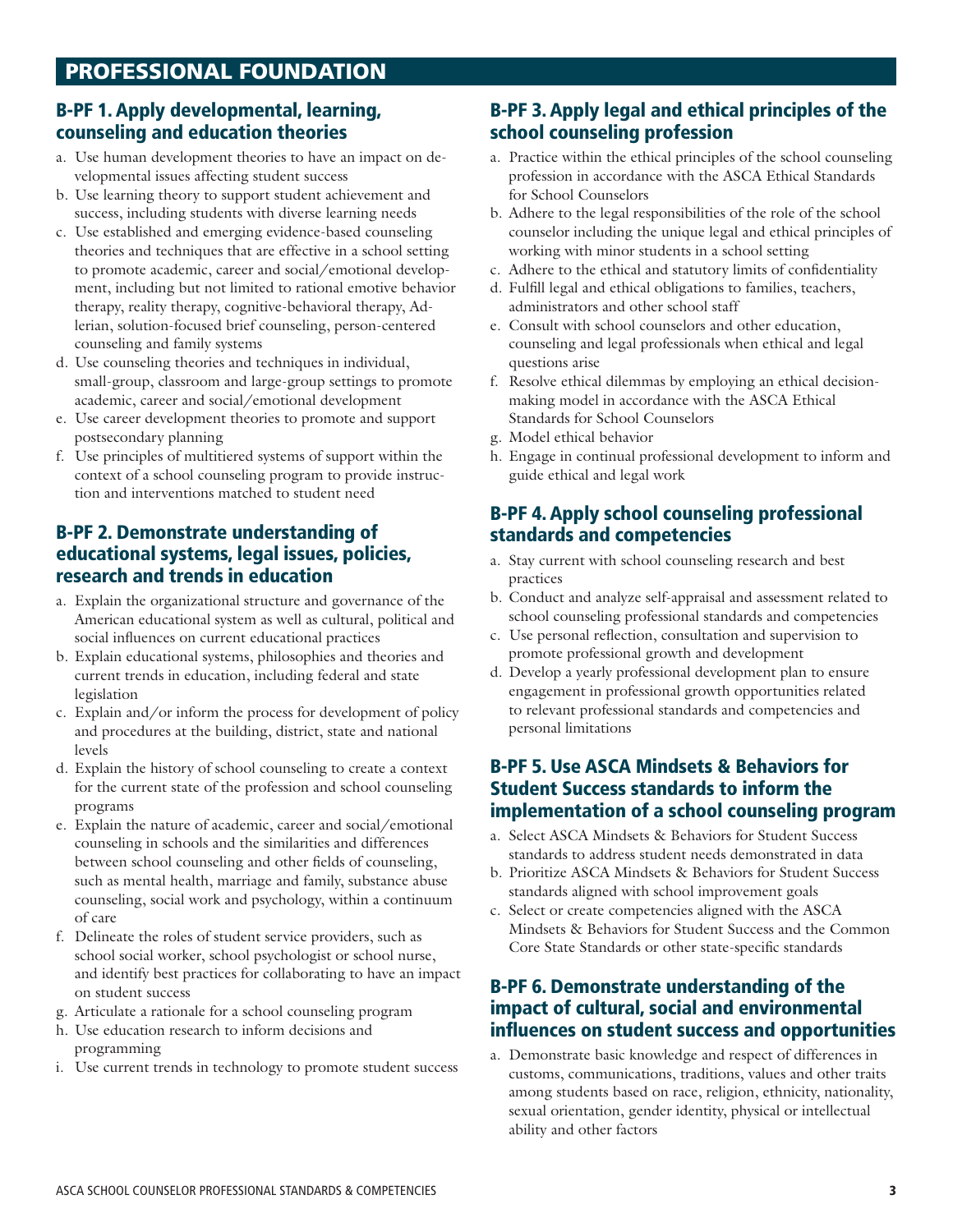# PROFESSIONAL FOUNDATION, cont.

- b. Explain how students' cultural, social and economic background may affect their academic achievement, behavior, relationships and overall performance in school
- c. Maintain and communicate high expectations for every student, regardless of cultural, social or economic background
- d. Explain the dynamics of cross-cultural communications and demonstrate the ability to communicate with persons of other cultures effectively
- e. Collaborate with administrators, teachers and other staff in the school and district to ensure culturally responsive curricula and student-centered instruction
- f. Understand personal limitations and biases, and articulate how they may affect the school counselor's work

#### B-PF 7. Demonstrate leadership through the development and implementation of a school counseling program

- a. Identify sources of power and authority and formal and informal leadership
- b. Identify and demonstrate professional and personal qualities and skills of effective leaders
- c. Apply a model of leadership to a school counseling program
- d. Create the organizational structure and components of an effective school counseling program aligned with the ASCA National Model
- e. Apply the results of a school counseling program assessment to inform the design and implementation of the school counseling program
- f. Use leadership skills to facilitate positive change for the school counseling program
- g. Define the role of the school counselor and the school counseling program in the school crisis plan
- h. Serve as a leader in the school and community to promote and support student success
- i. Participate in the school improvement process to bring the school counseling perspective to the development of school goals

## B-PF 8. Demonstrate advocacy for a school counseling program

- a. Model school counselor advocacy competencies to promote school counseling program development and student success
- b. Advocate responsibly for school board policy and local, state and federal statutory requirements in students' best interests
- c. Explain the benefits of a school counseling program for all stakeholders, including students, families, teachers, administrators and other school staff, school boards, department of education, school counselors, school counselor educators, community stakeholders and business leaders
- d. Articulate and provide rationale for appropriate activities for school counselors
- e. Articulate and provide rationale for discontinuation of inappropriate activities for school counselors
- f. Use data (e.g., closing-the-gap reports) to promote reduction in student-to-school-counselor ratios and reduction of inappropriate non-school-counseling-related tasks
- g. Participate in school counseling and education-related professional organizations

#### B-PF 9. Create systemic change through the implementation of a school counseling program

- a. Act as a systems change agent to create an environment promoting and supporting student success
- b. Use data to identify how school, district and state educational policies, procedures and practices support and/or impede student success
- c. Use data to demonstrate a need for systemic change in areas such as course enrollment patterns; equity and access; and achievement, opportunity and/or information gaps
- d. Develop and implement a plan to address personal and/or institutional resistance to change that better supports student success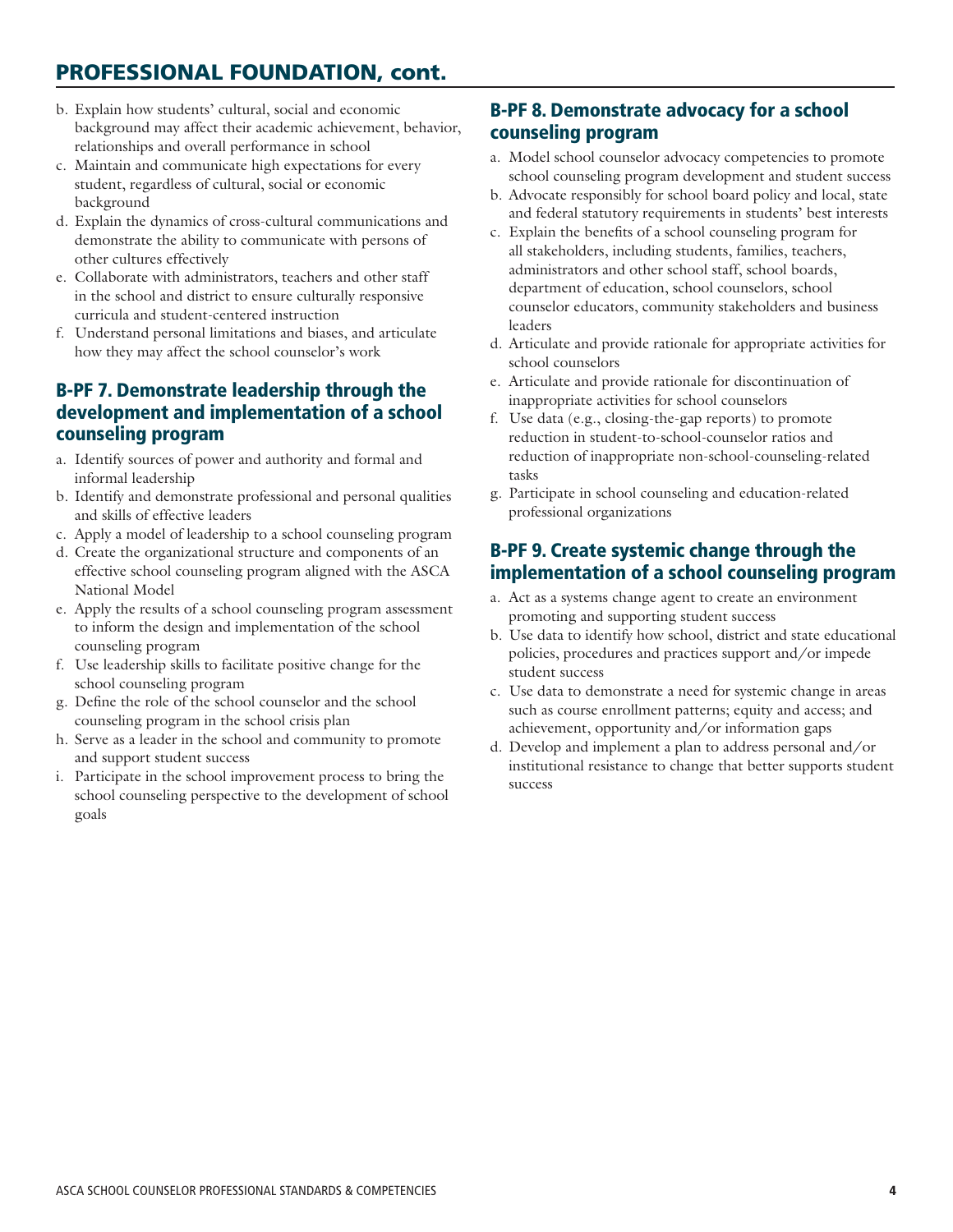# DIRECT AND INDIRECT STUDENT SERVICES

#### B-SS 1. Design and implement instruction aligned to the ASCA Mindsets & Behaviors for Student Success in large-group, classroom, small-group and individual settings

- a. Use student, school and district data to identify achievement, attendance and discipline issues to be addressed through instruction
- b. Assess cultural and social trends when developing and choosing curricula
- c. Identify appropriate evidence-based curricula aligned to the ASCA Mindsets & Behaviors for Student Success or select/ develop other materials informed by research and best practice if evidence-based materials do not exist
- d. Demonstrate pedagogical skills, including culturally responsive classroom management strategies, lesson planning and personalized instruction
- e. Create lesson plans identifying activities to be delivered, standards to be addressed, to whom activities will be delivered, how they will be delivered and how data will be assessed to determine impact on student outcomes
- f. Use a variety of technologies in the delivery of lessons and activities
- g. Engage with school administrators, teachers and other staff to ensure the effective implementation of instruction
- h. Analyze data from lessons and activities to determine impact on student outcomes

#### B-SS 2. Provide appraisal and advisement in large-group, classroom, small-group and individual settings

- a. Develop strategies to provide appraisal and advisement to students and families about attaining the ASCA Mindsets & Behaviors for Student Success
- b. Use assessments to help students understand their abilities, values and career interests
- c. Include career opportunities, labor market trends and global economics to help students develop immediate and longrange plans
- d. Help students cross reference individual assessment results (e.g. MBTI, Holland Code, ASVAB, O\*Net) with occupational/career goals
- e. Help students understand how academic performance relates to the world of work, family life and community service
- f. Help students understand the importance of postsecondary education and/or training as a pathway to a career
- g. Help students and families navigate postsecondary awareness, exploration, admissions and financial aid processes
- h. Connect students to workplace experiences to deepen understandings and explore career interests

#### B-SS 3. Provide short-term counseling in small-group and individual settings

a. Use data to identify students in need of counseling intervention

- b. Provide support for students, including individual and smallgroup counseling, during times of transition, heightened stress, critical change or other situations impeding student success
- c. Explain the difference between appropriate short-term counseling and inappropriate long-term therapy
- d. Explain the impact of adverse childhood experiences and trauma, and demonstrate techniques to support students who have experienced trauma
- e. Respond with appropriate intervention strategies to meet the needs of the individual, group or school community before, during and after crisis response

#### B-SS 4. Make referrals to appropriate school and community resources

- a. Maintain a list of current referral resources, consistent with school and district policies, for students, staff and families to effectively address academic, career and social/emotional issues
- b. Communicate the limits of school counseling and the continuum of mental health services
- c. Articulate why diagnoses and long-term therapy are outside the scope of school counseling

#### B-SS 5. Consult to support student achievement and success

- a. Gather information on student needs from families, teachers, administrators, other school staff and community organizations to inform the selection of strategies for student success
- b. Share strategies that support student achievement with families, teachers, administrators, teachers, school staff and community organizations
- c. Consult with school counselors and other education and counseling professionals when questions of school counseling practice arise
- d. Facilitate in-service training or workshops for families, administrators, other school staff, teachers or other stakeholders to share school counseling expertise

#### B-SS 6. Collaborate with families, teachers, administrators, other school staff and education stakeholders for student achievement and success

- a. Partner with others to advocate for student achievement and educational equity and opportunities
- b. Explain the potential for dual roles with families and other caretakers
- c. Identify and involve appropriate school and community professionals as well as the family in a crisis situation
- d. Supervise school counseling interns consistent with the principles of the ASCA School Counseling Professional Standards & Competencies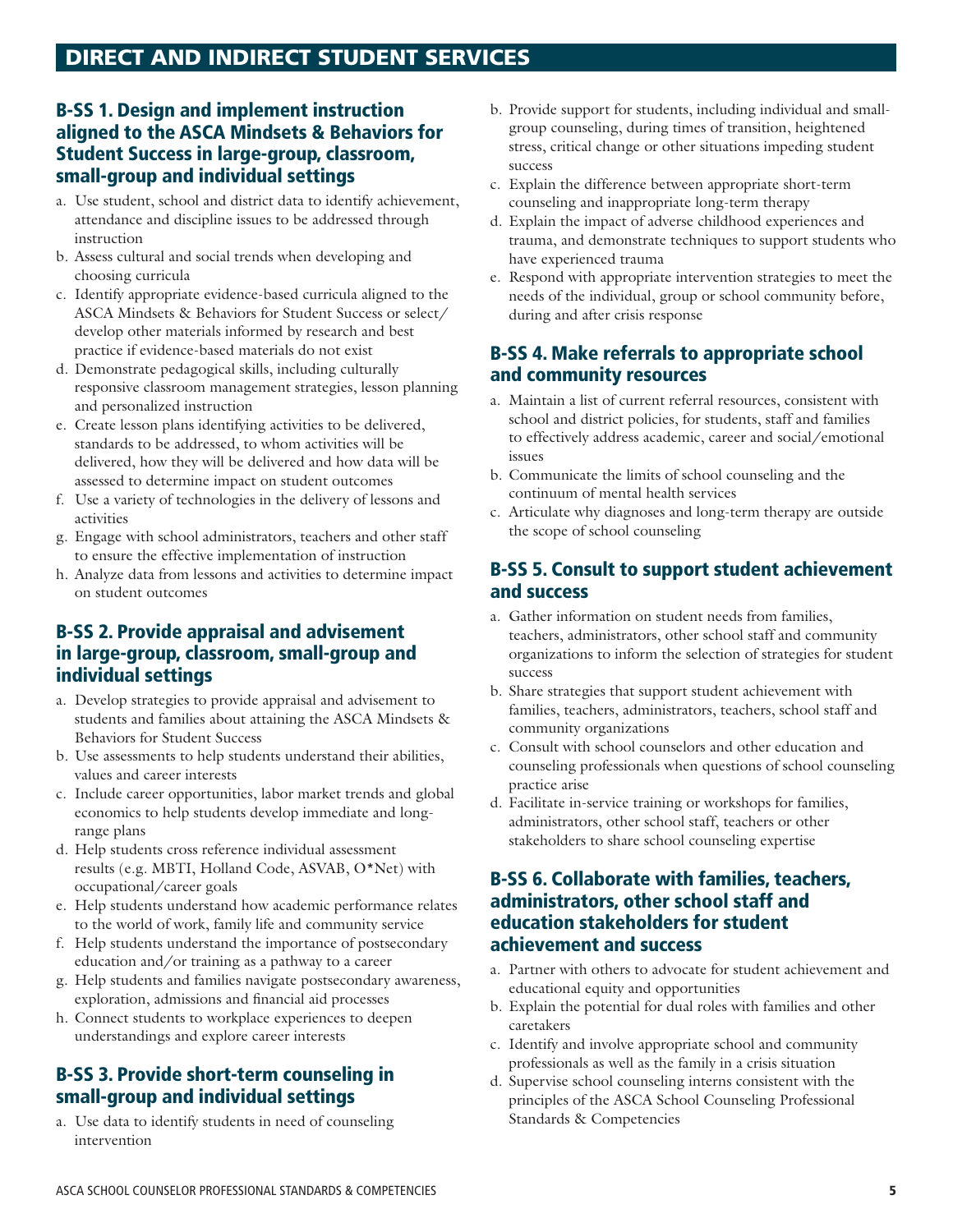# PLANNING AND ASSESSMENT

#### B-PA 1. Create school counseling program beliefs, vision and mission statements aligned with the school and district

- a. Analyze personal, school, district and state beliefs, assumptions and philosophies about student success
- b. Compose a personal beliefs statement about students, families, teachers, school counseling programs and the educational process consistent with the school's educational philosophy and mission
- c. Analyze the school's vision and mission
- d. Create a school counseling vision statement describing a future world where student outcomes are successfully achieved
- e. Create a school counseling mission statement aligned with school, district and state missions
- f. Communicate the vision and mission of the school counseling program to administrators, teachers, other school staff and stakeholders

#### B-PA 2. Identify gaps in achievement, attendance, discipline, opportunity and resources

- a. Collect and analyze data to identify areas of success or gaps between and among different groups of students in achievement, attendance, discipline and opportunities
- b. Review, disaggregate and interpret student achievement, attendance and discipline data to identify and implement interventions as needed
- c. Create goals based on student, school and/or district data to close the achievement, opportunity and/or information gaps

#### B-PA 3. Develop annual student outcome goals based on student data

- a. Use achievement, attendance and/or discipline data to create annual student outcome goals aligned with school improvement plans
- b. Write goals in a measurable format such as the SMART goal format, and include baseline and target data within the goal statement
- c. Use student data and results from survey tools to monitor and refine annual student outcome goals
- d. Communicate annual student outcome goals to administrators, teachers, other school staff and stakeholders

#### B-PA 4. Develop and implement action plans aligned with annual student outcome goals and student data

- a. Design and implement school counseling action plans aligned with school and annual student outcome goals and student data
- b. Determine appropriate students for the target group of action plans based on student, school and district data
- c. Identify appropriate ASCA Mindsets & Behaviors for Student Success standards addressing needs identified in action plans
- d. Select evidence-based curricula and activities to accomplish objectives, or select/develop other materials informed by research and best practice if evidence-based materials do not exist
- e. Identify appropriate resources needed to implement action plans
- f. Identify intended impact on academics, attendance and discipline as result of action plan implementation
- g. Explain basic research sampling, methodology and analysis concepts as they relate to research outcomes and action research

#### B-PA 5. Assess and report program results to the school community

- a. Explain concepts related to program results and assessment within a school counseling program
- b. Review progress toward annual student outcome goals
- c. Analyze data to assess school counseling program effectiveness and to inform program development
- d. Collaborate with members of the school counseling team and with administration to decide how school counseling programs are assessed and how results are shared
- e. Use data to demonstrate the value the school counseling program adds to student achievement
- f. Use presentation skills to share effectiveness data and results of action plans and activities with administrators, advisory councils, teachers, faculty and staff, families, school boards and stakeholders

#### B-PA 6. Use time appropriately according to national recommendations and student/school data

- a. Articulate the distinction between direct and indirect student services
- b. Assess use of time in direct and indirect student services and program management and school support to determine how much time is spent in each school counseling program component
- c. Articulate the best use of a school counselor's time to meet student needs as identified through student data and program goals
- d. Organize and manage time to effectively implement a school counseling program using skills including scheduling, publicizing and prioritizing time
- e. Create annual and weekly calendars to plan activities reflecting annual student outcome goals
- f. Identify, evaluate and participate in fair-share responsibilities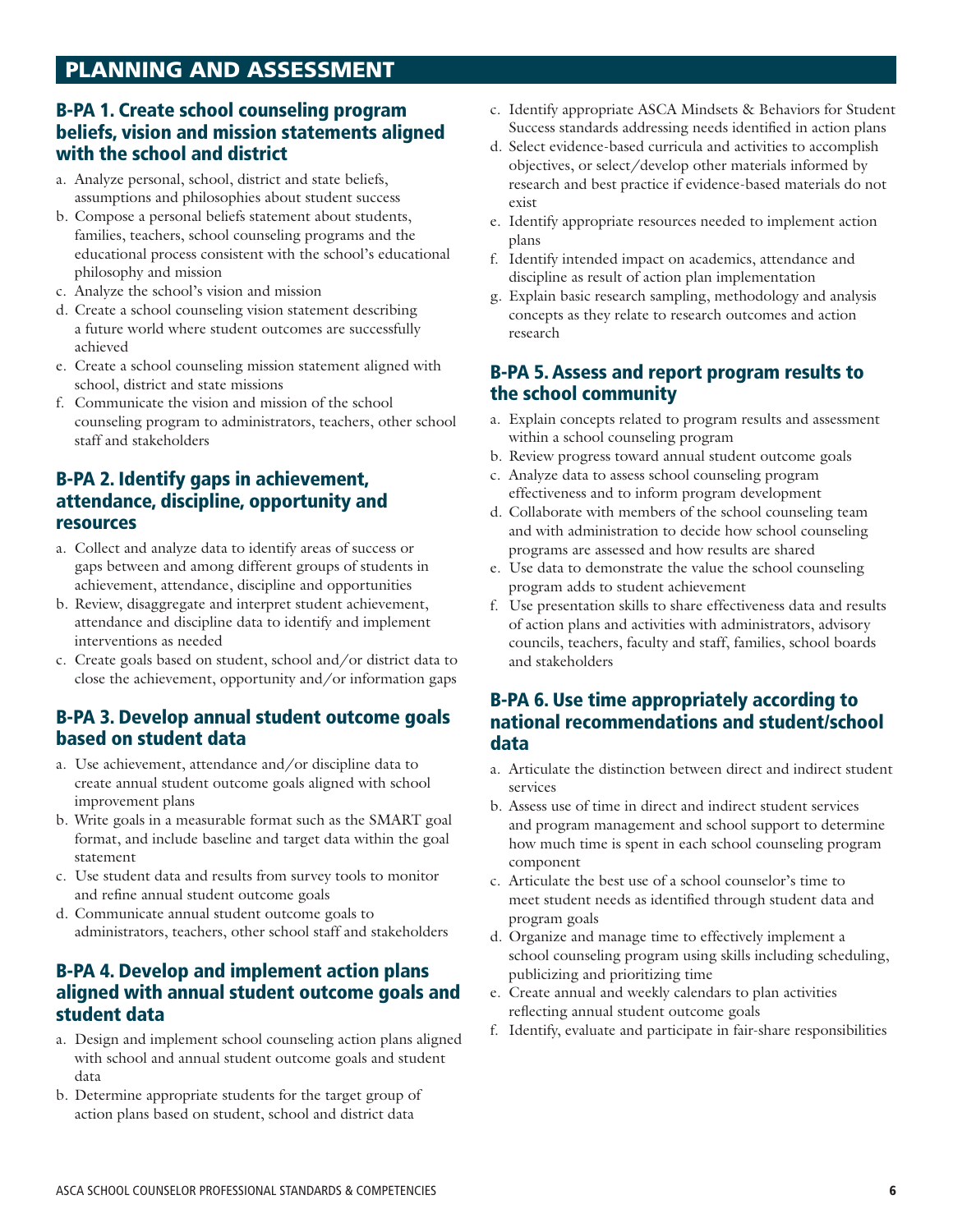#### B-PA 7. Establish agreement with the principal and other administrators about the school counseling program

- a. Complete managing templates for the school counseling program with other members of the school counseling staff
- b. Discuss school counseling with the principal and/or supervising administrator to formalize delivering, managing and assessing the school counseling program
- c. Explain and model the appropriate role of the school counselor and the organization of the school counseling program
- d. Explain annual student outcome goals, their basis in student data and their alignment with the school improvement plan
- e. Advocate for the appropriate use of school counselor time based on national recommendations and student needs
- f. Finalize the annual administrative conference template after presentation to and discussion with the principal and/or supervising administrator

#### B-PA 8. Establish and convene an advisory council for the school counseling program

a. Determine appropriate education stakeholders for representation on the advisory council

- b. Develop effective and efficient advisory council meeting agendas to inform stakeholders about the school counseling program
- c. Explain and discuss school data, school counseling program assessment and annual student outcome goals with the advisory council
- d. Record advisory council meeting notes, and distribute as appropriate
- e. Analyze and incorporate feedback from the advisory council related to annual student outcome goals as appropriate

#### B-PA 9. Use appropriate school counselor performance appraisal process

- a. Explain and advocate for appropriate school counselor performance appraisal process based on school counselor standards and implementation of the school counseling program
- b. Explain how school counseling activities fit within categories of a performance appraisal instrument
- c. Utilize components of the ASCA National Model to document data-informed, student-focused activities that demonstrate evidence of meeting standards of performance appraisal instruments